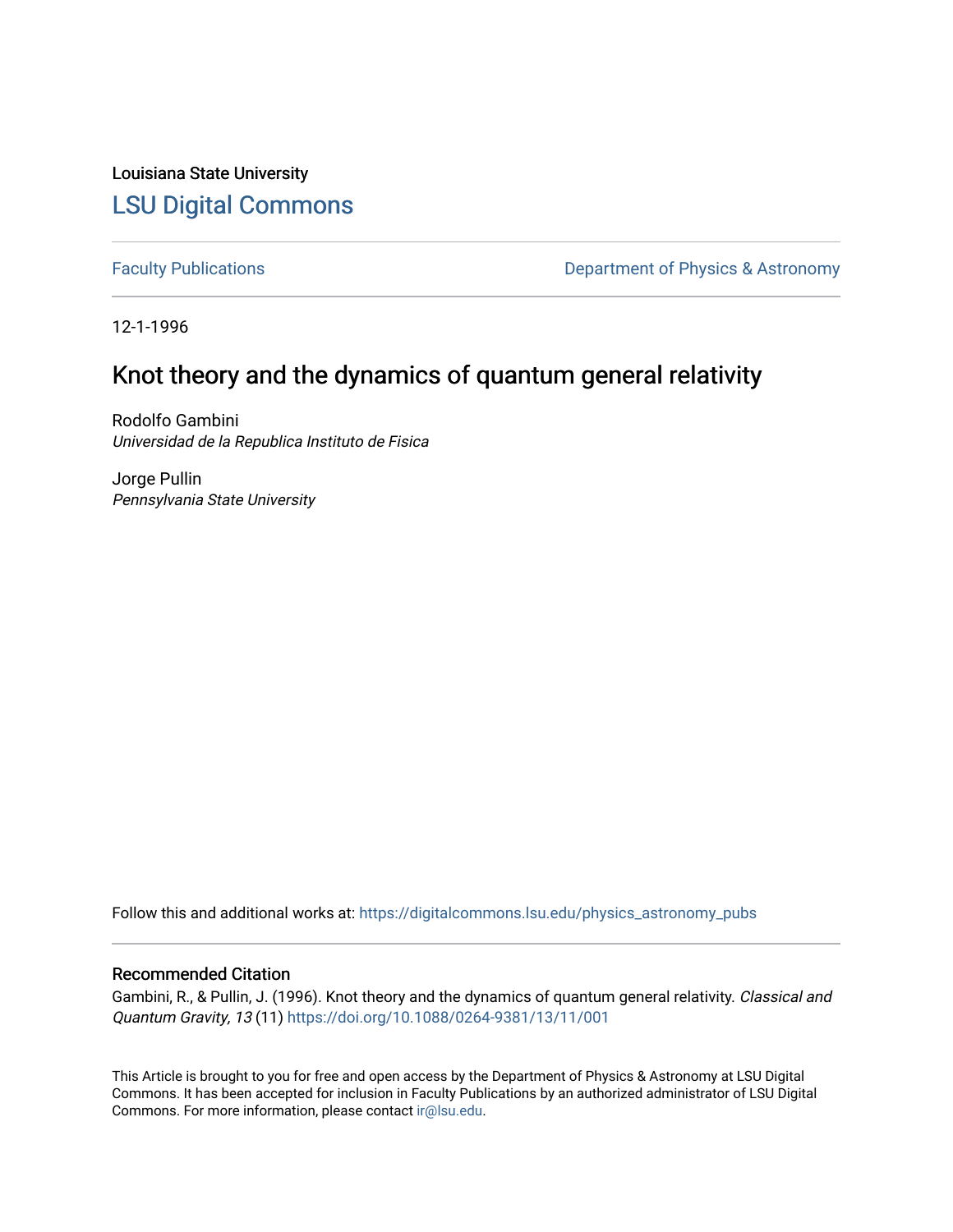## The general solution of the quantum Einstein equations?

Rodolfo Gambini Instituto de Física, Facultad de Ciencias, Tristan Narvaja 1674, Montevideo, Uruguay

Jorge Pullin Center for Gravitational Physics and Geometry Department of Physics, 104 Davey Lab, The Pennsylvania State University, University Park, PA 16802

We suggest how to interpret the action of the quantum Hamiltonian constraint of general relativity in the loop representation as a skein relation on the space of knots. Therefore, by considering knot polynomials that are compatible with that skein relation, one guarantees that all the quantum Einstein equations are solved. We give a particular example of such invariant and discuss the consistency of the constraint algebra in this approach.

The canonical approach provides a setting to address the nonperturbative aspects of the quantization of gravity. Within this approach, the introduction of the Ashtekar new variables[[1\]](#page-3-0) has allowed to formulate the theory in terms of a connection, as opposed to the usual approach in which the metric plays the fundamental role. Having the theory cast in terms of a connection allows to consider traces of holonomies (Wilson loops) as fundamental variables and to build a representation (the loop representation) in which wavefunctions are functions of loops.

Because general relativity is invariant under diffeomorphisms, in the loop representation one deals with functions of loops that have to be invariant under deformations of the loop. Therefore the states of quantum gravity have to be knot invariants. This was the key insight that allowed Rovelli and Smolin in 1988[[2\]](#page-3-0) to show that knot theory was crucially related to quantum gravity.

This connection is only "kinematical", in the sense that *any* theory of a connection that is invariant under diffeomorphisms is also related to knot theory. No input is needed from the particular Lagrangian or equations of motion of Einstein's theory to establish the connection. This may raise the following question: up to what point are the structures and ideas of knot theory, which never took into account Einstein's equations, geared up to this newly discovered connection with gravity?

The point of this essay is to suggest that a growing amount of evidence has accumulated over the last years that indicates that an unsuspected connection may exist between knot theory and the detailed structure of the quantum Einstein equations. The main idea can be summarized in that the action of the Hamiltonian constraint of quantum gravity, when formulated in terms of knot space, is a skein relation. Skein relations are the defining relations for knot polynomials. Therefore it is natural that the solutions of the Hamiltonian constraint should be related to knot polynomials. We will show that a very nontrivial solution that was found through lengthy direct calculations a few years ago, is actually compatible with the skein relation induced by the Hamiltonian and therefore provides a concrete detailed example of the idea we are putting forward.

The departing point is the action of the Hamiltonian constraint of quantum gravity in the loop representation formulated in the lattice that we have recently introduced [\[4](#page-3-0)]. The action can be described very simply through the following picture. It is non-zero only at points where there is a triple intersection in the loops, and it acts by converting the triple intersection in a pair of double intersections, one for each pair of strands entering the intersection,

$$
\hat{H}\psi(\eta_i) = \sum_{\text{pairs}} \left[ \psi(\eta_1) - \psi(\eta_2) \right] \tag{1}
$$

where the action on one typical pair is depicted in figure 1. For non-straight through intersections the action is different, we will not discuss that case here for reasons of space, but all results claimed for the straight through case go through for the other cases as well.

Although this Hamiltonian was first proposed in the context of a fully regularized lattice framework, it is immediate to take over its action to the continuum theory. Solutions to the constraint in knot space are invariants such that when evaluated on knots like  $\eta_1$  and  $\eta_2$  give contributions such that the sum in the right hand side of equation (1) cancels. Let us construct an explicit example of such an invariant. It was shown some time ago[[3\]](#page-3-0) that the second coefficient of the Conway[[7\]](#page-3-0) polynomial was a solution of the Hamiltonian constraint of quantum gravity in the loop representation. This result was first established in a formal way in the continuum. Later it was shown in a regularized context via the extended loop representation, albeit via the introduction of a delicate counterterm in the Hamiltonian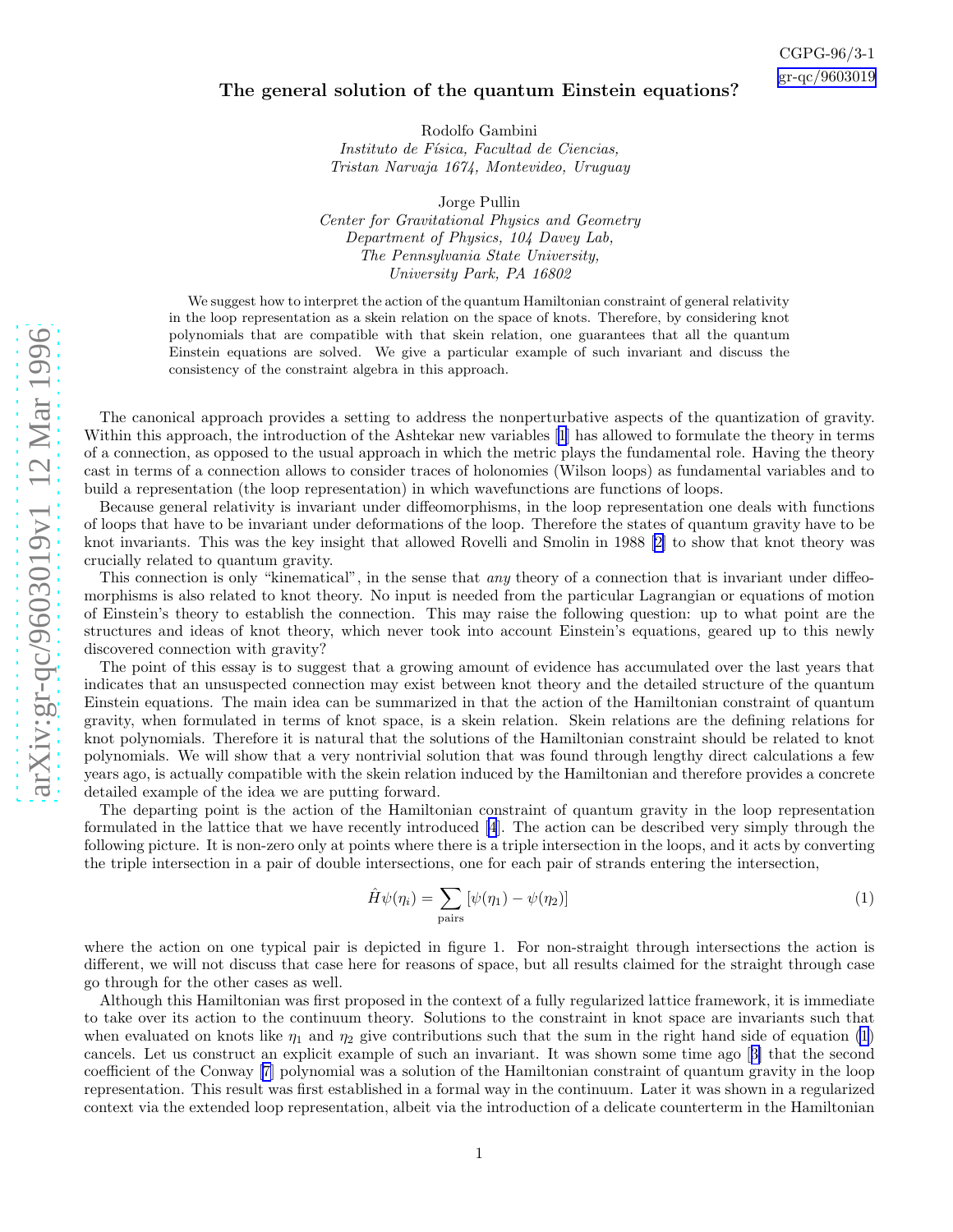

FIG. 1. The action of the Hamiltonian deforms the argument of the wavefunction from  $\eta_I$  to  $\eta_{\pm}$ .

[[6\]](#page-3-0). We will here show that it is actually very easy to see that it satisfies condition (1) and therefore it is a solution. In order to see this we need to consider the skein relations that define the second coefficient of the Conway polynomial. These can be found and suitably generalized to intersecting loops using the recent results of reference [\[5](#page-3-0)] by looking at the second coefficient of the expansion in the variable x of the Jones polynomial evaluated for  $q = e^{x}$ . The result is,

$$
C_2(\times) - C_2(\times) = C_1(\times)
$$
\n<sup>(2)</sup>

$$
C_2(\chi) = \frac{1}{2}(C_2(\chi) + C_2(\chi)) + \frac{1}{8}(C_0(\chi) + C_0(\chi))
$$
\n(3)

$$
C_2(\bigvee) = C_2(\bigvee)
$$
\n<sup>(4)</sup>

$$
C_2(\bigcirc) = 0,\tag{5}
$$

where  $C_0 = 2^{n_c}/2$  where  $n_c$  is the number of connected components of the knot  $(C_0 = 1$  for a single component knot ) and  $C_1$  is an invariant that coincides with the Gauss linking number if the involved loop has two components and zero otherwise. The Gauss linking number  $lk(\gamma_1, \gamma_2)$  is a very simple invariant that given two curves  $\gamma_1, \gamma_2$  measures how many times one of them pierces a surface that has the other curve as a boundary. It behaves in an "Abelian" manner with respect to composition of curves  $lk(\gamma_1 \circ \gamma_2, \gamma_3) = lk(\gamma_1, \gamma_3) + lk(\gamma_2 \circ \gamma_3)$  and also with respect to retracings of curves,  $\overline{lk}(\gamma, \eta^{-1}) = -lk(\gamma, \eta)$ .

The above relations imply that for the second coefficient we can turn an intersection into an upper or double crossing "at the price" of a term proportional to the linking number and another one to the number of connected components,

$$
C_2(\mathsf{X}) = C_2(\mathsf{X}) + \frac{1}{2}C_1(\mathsf{X}) + \frac{1}{4}C_0(\mathsf{X}) = C_2(\mathsf{X}) - \frac{1}{2}C_1(\mathsf{X}) + \frac{1}{4}C_0(\mathsf{X}).
$$
\n(6)

We can then eliminate the double intersection to the left of  $\eta_1$  and the one to the right in  $\eta_2$  using (6) and the intersection to the right of  $\eta_1$  and the one to the left of  $\eta_2$  using (4) in the action of the Hamiltonian (1) in such a way as to be left with  $C_2$  evaluated in two topologically equivalent knots. Therefore their contributions cancel. The price for lifting and lowering the lines is a collection of terms involving the linking number, that cancel each other by virtue of the Abelian nature of  $C_1$  and  $C_0$  [\[4](#page-3-0)]. This proof is remarkably simpler than the original derivation in the continuum, which had to be tackled with computer algebra[[3\]](#page-3-0), or even the extended loop version which had several delicate issues of regularization involved[[6\]](#page-3-0).

What we accomplished here is to isolate the topological action of the Hamiltonian constraint. The Hamiltonian constraint is an operator that is not diffeomorphism invariant, it depends on a point. Therefore one cannot expect to have a realization of it in knot space as an operator. The best one can hope for is to define its kernel. What we have done to capture this concept is to implement the kernel of the Hamiltonian as a skein relation in knot space. This has an added bonus: one does not need to be concerned about the problem of the constraint algebra. Operators have to satisfy algebras, skein relations do not. An analogy of this in a more familiar context would be given by considering the Gauss law. If one formulates the theory in terms of a connection, the Gauss law is a quantum operator and one has to worry about its constraint algebra. It one goes to the loop representation, one is in the kernel of the Gauss law. The only remnant of the Gauss law are the Mandelstam identities. These one treats as relations and one does not worry about their algebra.